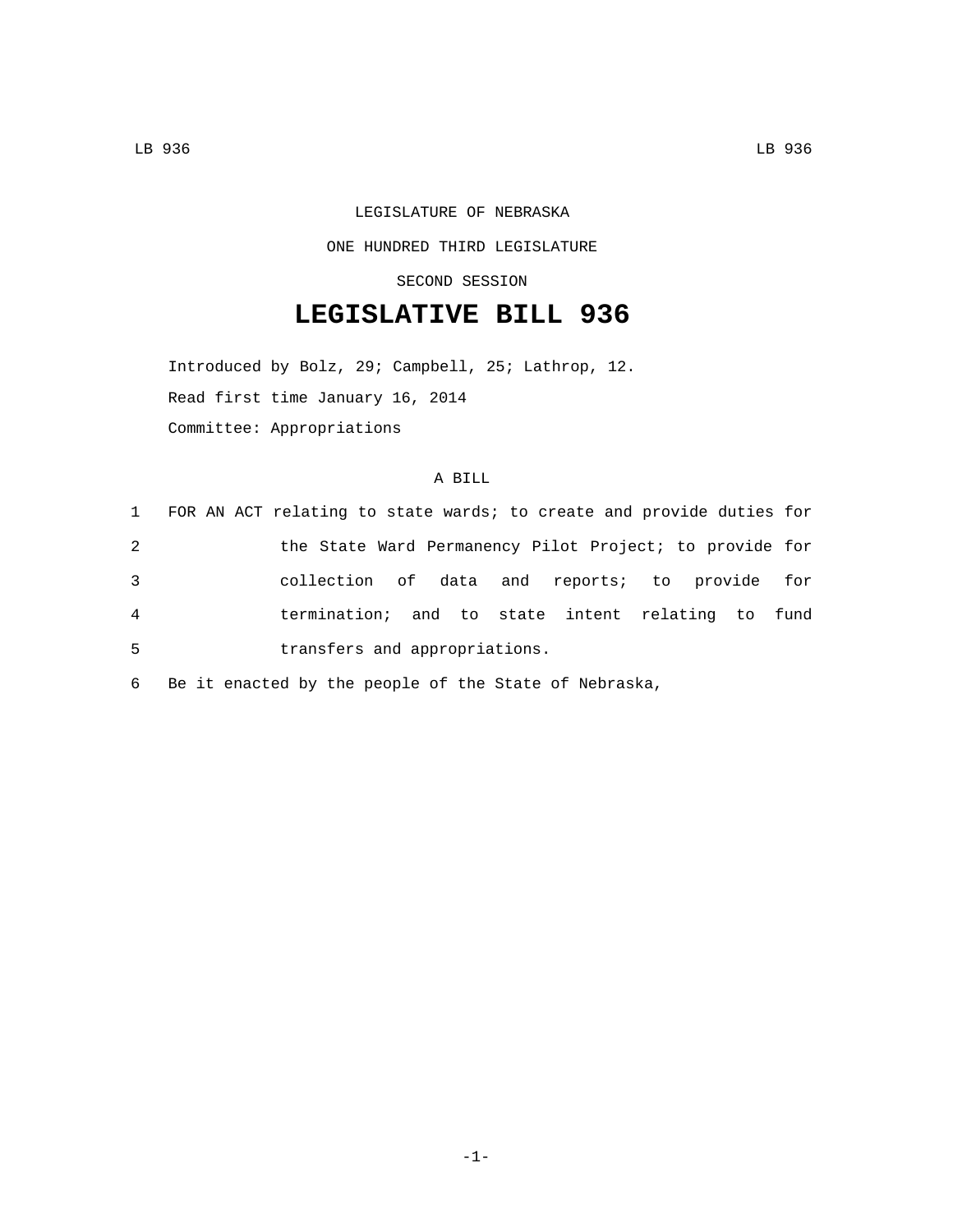| 1          | Section 1. (1) The State Ward Permanency Pilot Project is             |
|------------|-----------------------------------------------------------------------|
| $\sqrt{2}$ | created. The purpose of the pilot project is to provide developmental |
| 3          | disabilities services to state wards in order to provide optimal      |
| 4          | habilitative supports and promote permanency.                         |
| 5          | (2) The pilot project shall serve (a) state wards who are             |
| 6          | eligible for services through the Division of Developmental           |
| 7          | Disabilities of the Department of Health and Human Services and who   |
| 8          | do not qualify for priority status and (b) state wards who are in     |
| 9          | need of habilitative supports to achieve permanency. Services shall   |
| 10         | include any service provided pursuant to the Developmental            |
| 11         | Disabilities Services Act available to persons under twenty-one years |
| 12         | of age.                                                               |
| 13         | (3) A state ward shall be eligible to participate in the              |
| 14         | pilot project if he or she qualifies for developmental disabilities   |
| 15         | services or has been assessed to need habilitative supports. State    |
| 16         | wards currently receiving an enhanced level of care through letters   |
| $17$       | of agreement between the Division of Children and Family Services of  |
| 18         | the Department of Health and Human Services and the Division of       |
| 19         | Developmental Disabilities of the department and state wards with     |
| 20         | above-average habilitative needs as indicated on assessments shall be |
| 21         | given priority to participate in the pilot project.                   |
| 22         | Sec. 2. The Division of Developmental Disabilities of the             |
| 23         | Department of Health and Human Services, the Division of Children and |
| 24         | Family Services of the department or any lead agency, the State       |
| 25         | Department of Education, and developmental disabilities service       |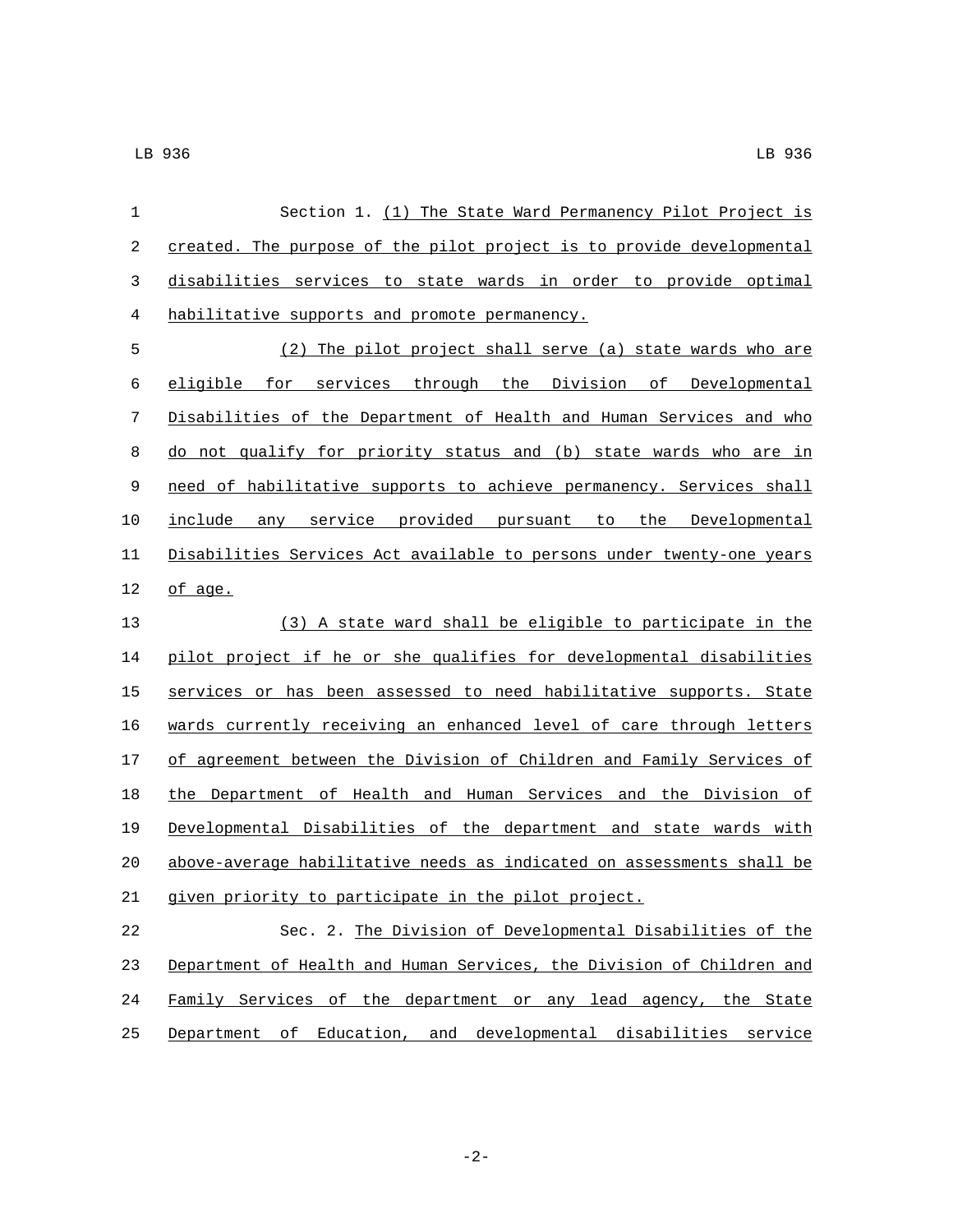| $\mathbf{1}$ | providers shall collaborate to implement the State Ward Permanency    |
|--------------|-----------------------------------------------------------------------|
| 2            | Pilot Project to promote stability and permanency for state wards, to |
| 3            | provide assessments, and to provide training to caseworkers and       |
| 4            | service providers.                                                    |
| 5            | Sec. 3. The State Ward Permanency Pilot Project shall                 |
| 6            | collect data on the following:                                        |
| 7            | (1) The impact of services provided pursuant to the pilot             |
| 8            | project on state wards' developmental progress;                       |
| $\mathsf 9$  | (2) The number of state wards participating in the pilot              |
| 10           | project who achieve permanency in the child welfare system, including |
| 11           | adoption, permanent guardianship, reunification, or another form of   |
| 12           | permanency;                                                           |
| 13           | (3) Data which indicates the level of stability in                    |
| 14           | placements for state wards participating in the pilot project;        |
| 15           | (4) The total number of state wards participating in the              |
| 16           | pilot project and their current status in the child welfare system;   |
| 17           | and                                                                   |
| 18           | (5) The impact on the overall support to families before              |
| 19           | and after permanency is achieved through adoption, permanent          |
| 20           | guardianship, reunification, or another form of permanency for twelve |
| 21           | months following court involvement.                                   |
| 22           | Sec. 4. The State Ward Permanency Pilot Project shall                 |
| 23           | report the data collected pursuant to section 3 of this act to the    |
| 24           | Foster Care Review Office which shall analyze the data and            |
| 25           | electronically provide a report to the Health and Human Services      |